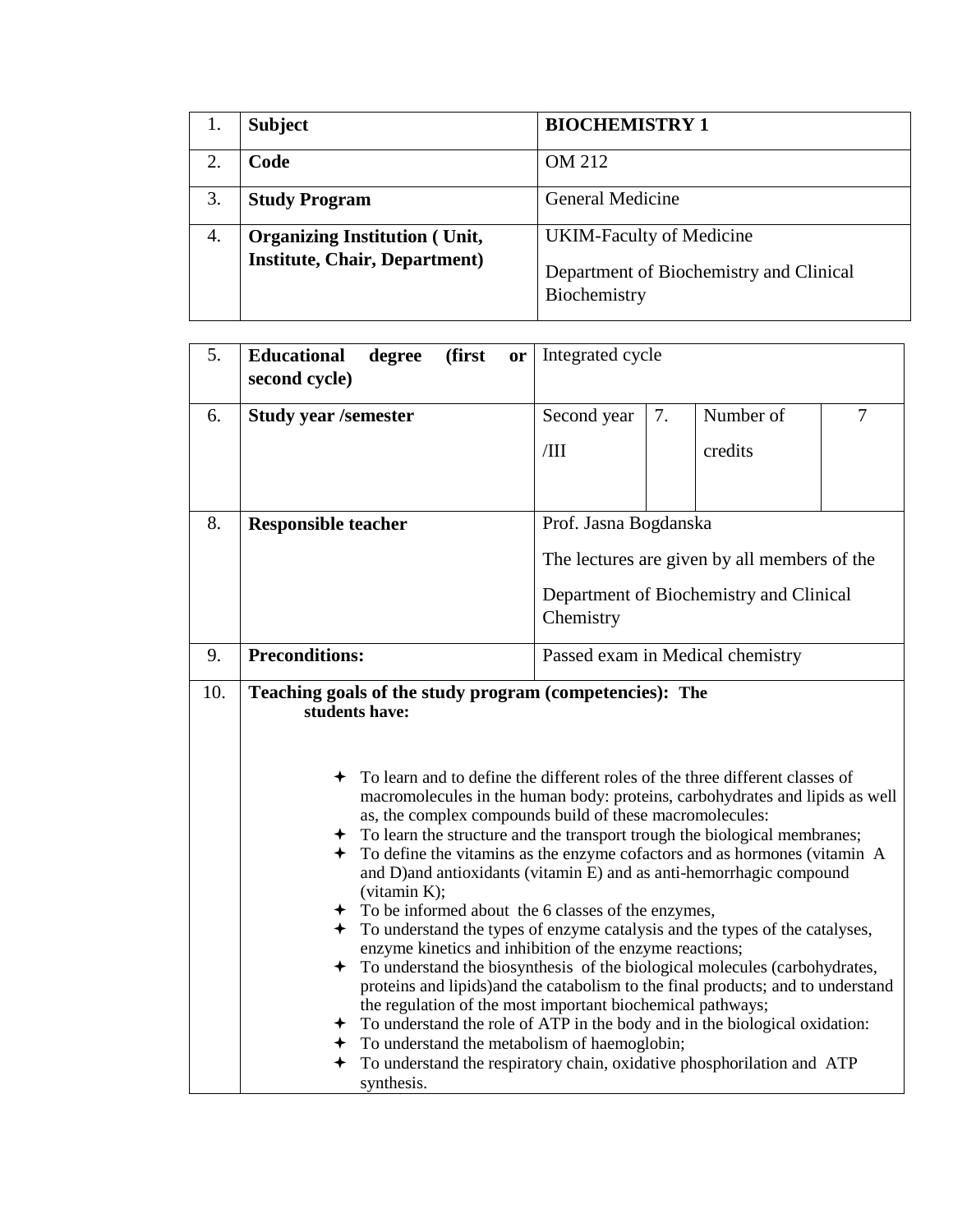| 11. |                                       | Contents of the study program:                                                                                                                                                                                                                              |  |  |  |  |  |  |
|-----|---------------------------------------|-------------------------------------------------------------------------------------------------------------------------------------------------------------------------------------------------------------------------------------------------------------|--|--|--|--|--|--|
|     | + Theoretical course:                 |                                                                                                                                                                                                                                                             |  |  |  |  |  |  |
|     |                                       |                                                                                                                                                                                                                                                             |  |  |  |  |  |  |
|     |                                       | $\div$ Biochemistry of the cell                                                                                                                                                                                                                             |  |  |  |  |  |  |
|     |                                       | + Chemical structure and function of the proteins, haemoglobin, myoglobin,<br>amino-acid derivates                                                                                                                                                          |  |  |  |  |  |  |
|     |                                       | + Carbohydrates as a compounds of the cell membrane, glycosaminoglycanes                                                                                                                                                                                    |  |  |  |  |  |  |
|     |                                       | (hetero-polysaccharides of the extra cellular matrix), proteoglycanes,<br>glycoproteins, glycolipids;                                                                                                                                                       |  |  |  |  |  |  |
|     | $\ddotmark$                           | Lipids as a energy storage, as a membrane components, signals, cofactors and                                                                                                                                                                                |  |  |  |  |  |  |
|     |                                       | pigments;                                                                                                                                                                                                                                                   |  |  |  |  |  |  |
|     | + Biological membranes and transport; |                                                                                                                                                                                                                                                             |  |  |  |  |  |  |
|     |                                       | + Vitamins as the enzyme cofactors and as hormones (vitamin A and D) and                                                                                                                                                                                    |  |  |  |  |  |  |
|     |                                       | antioxidants (vitamin E) and as anti-hemorrhagic compound (vitamin K);                                                                                                                                                                                      |  |  |  |  |  |  |
|     |                                       | Michaelis-Menten- equation, Hill's equation; enzyme inhibition; alosteric and<br>covalent modification of the enzyme activity;                                                                                                                              |  |  |  |  |  |  |
|     |                                       | $\leftarrow$ General metabolism                                                                                                                                                                                                                             |  |  |  |  |  |  |
|     |                                       | Metabolism of carbohydrates: glicolisis glukoneogenesis, pentose-phosphate<br>cycle, glycogenesis; glicogenolisis.                                                                                                                                          |  |  |  |  |  |  |
|     |                                       | + Tricarboxylic acid cycle, oxidative decarboxylation of piruvate.                                                                                                                                                                                          |  |  |  |  |  |  |
|     |                                       | Metabolisam of lipids, beta oxidation of the fatty acids, metabolism of ketone<br>bodies, fatty acids synthesis, cholesterol synthesis, phospholipids, glicolipids,<br>cholesterol catabolism.                                                              |  |  |  |  |  |  |
|     |                                       | ← Protein metabolism, the fate of nitrogen, urea synthesis, the fate of carbon<br>chain of the amino acids, synthesis of the non-essential amino acids, amino<br>acid derivates, regulation of the metabolic pathways. $\triangle$ Hemoglobin<br>Metabolism |  |  |  |  |  |  |
|     |                                       | ← Respiratory chain, oxidative phosphorilation and ATP synthesis.                                                                                                                                                                                           |  |  |  |  |  |  |

|     | <b>Practical course:</b><br>• Plasma proteins separation techniques, lipoprotein separation tecniques<br>(electrophoresis), carbohydrates separation techniques (chromatography). $\rightarrow$<br>Michaelis-Menten-equation, pH optimum and temperature optimum;<br>+ Quantification of several biochemical parameters like vitamins, proteins,<br>carbohydrates and lipids in human serum. |       |  |  |  |  |
|-----|----------------------------------------------------------------------------------------------------------------------------------------------------------------------------------------------------------------------------------------------------------------------------------------------------------------------------------------------------------------------------------------------|-------|--|--|--|--|
| 12. | <b>Methods of studying:</b> interactive lectures, group work, exercises, seminar paper.                                                                                                                                                                                                                                                                                                      |       |  |  |  |  |
| 13. | Total no. of hours:                                                                                                                                                                                                                                                                                                                                                                          | hours |  |  |  |  |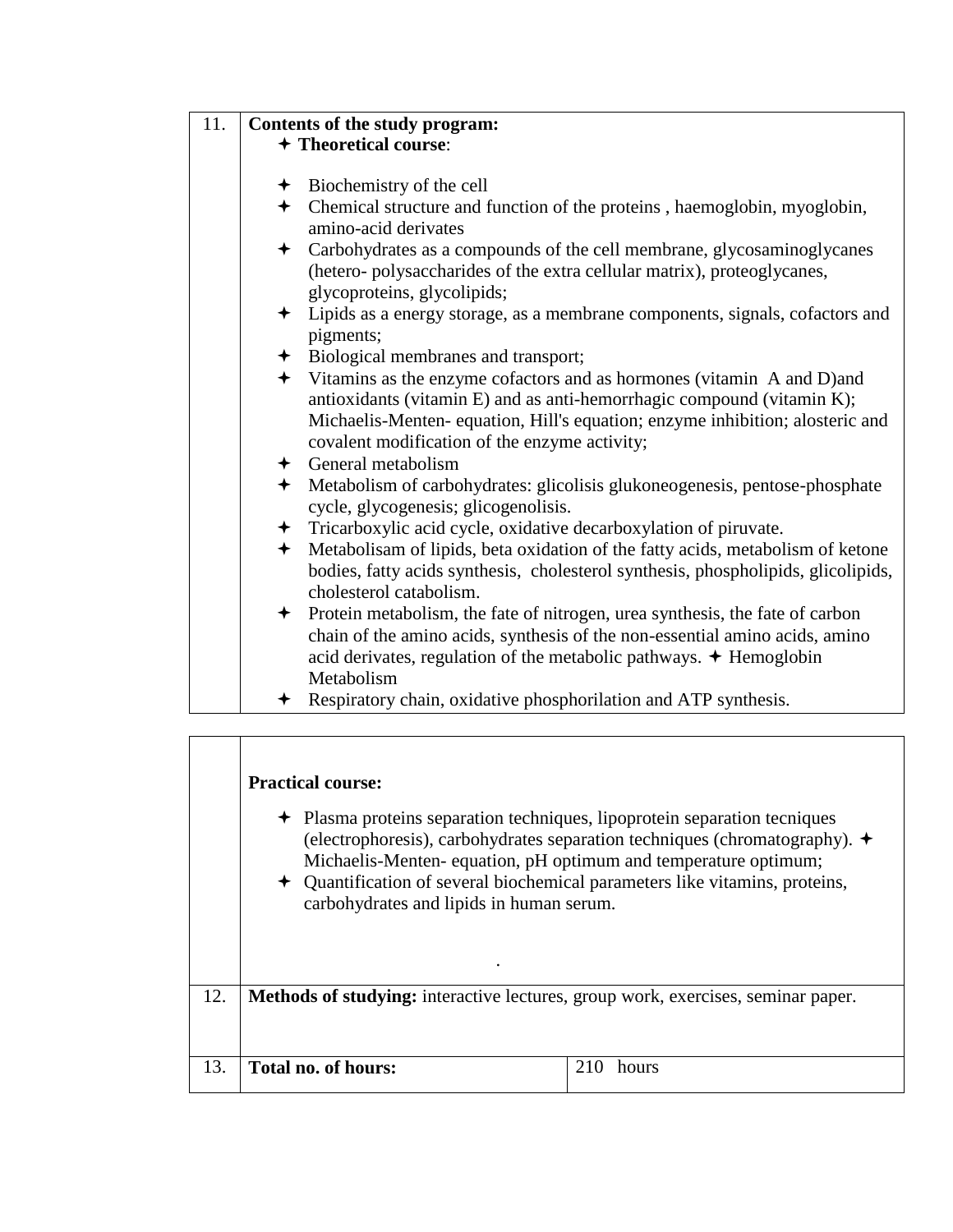| 14. | Distribution of the available time                                                                  |                      |                  |                                      |                         |                        |                          |
|-----|-----------------------------------------------------------------------------------------------------|----------------------|------------------|--------------------------------------|-------------------------|------------------------|--------------------------|
| 15. | <b>Type of educational</b><br>activity                                                              |                      | 15.1             | course                               | Lectures-theoretical    | 45 hours               |                          |
|     |                                                                                                     |                      | 15.2             |                                      | Practicals (laboratory, | 48 hours               |                          |
|     |                                                                                                     |                      |                  | clinical),<br>seminars, team<br>work |                         |                        |                          |
| 16. | Other types of<br>activities                                                                        |                      | 16.1             |                                      | Project assignments     | 12 hours               |                          |
|     |                                                                                                     |                      | 16.2             | Individual tasks                     |                         |                        |                          |
|     |                                                                                                     |                      | 16.3             | Home studying                        |                         | 105 hours              |                          |
| 17. | <b>Assessment of knowledge:</b><br>points                                                           |                      |                  |                                      |                         |                        |                          |
|     | 17.1                                                                                                | <b>Tests</b>         |                  |                                      |                         |                        | min.-max.                |
|     |                                                                                                     |                      |                  |                                      | 2 Continuous tests      |                        | total points             |
|     | Final exam                                                                                          |                      |                  | Test 1<br>Test 2                     |                         | $6 - 10$<br>$6 - 10$   |                          |
|     |                                                                                                     |                      |                  | Subject: Biochemistry 1              |                         | points                 |                          |
|     |                                                                                                     |                      | Practical exam   |                                      |                         | min.-max.<br>$12 - 20$ |                          |
|     |                                                                                                     |                      |                  | Oral exam                            |                         |                        | $21 - 35$                |
|     | 17.2<br>Seminar work/project<br>(presentation: written<br>and oral)<br>17.3<br>Active participation |                      |                  | Seminar works                        |                         |                        | min.-max.<br>1-3 points  |
|     |                                                                                                     |                      |                  |                                      | Theoretical course      |                        | min.-max.<br>points: 1-5 |
|     |                                                                                                     |                      | Practical course |                                      |                         | points: 13-17          |                          |
| 18. | criteria:                                                                                           | Knowledge assessment |                  | up to 59 points                      |                         |                        | $5$ (five) F             |
|     | (points/grade)                                                                                      |                      | 60 to 68 points  |                                      |                         | $6$ (six) E            |                          |
|     |                                                                                                     |                      |                  | 69 to 76 points                      |                         |                        | $7$ (seven) D            |
|     |                                                                                                     |                      |                  | 77 to 84 points                      |                         |                        | 8 (eight) C              |
|     |                                                                                                     |                      | 85 to 92 points  |                                      |                         | 9 (nine) B             |                          |